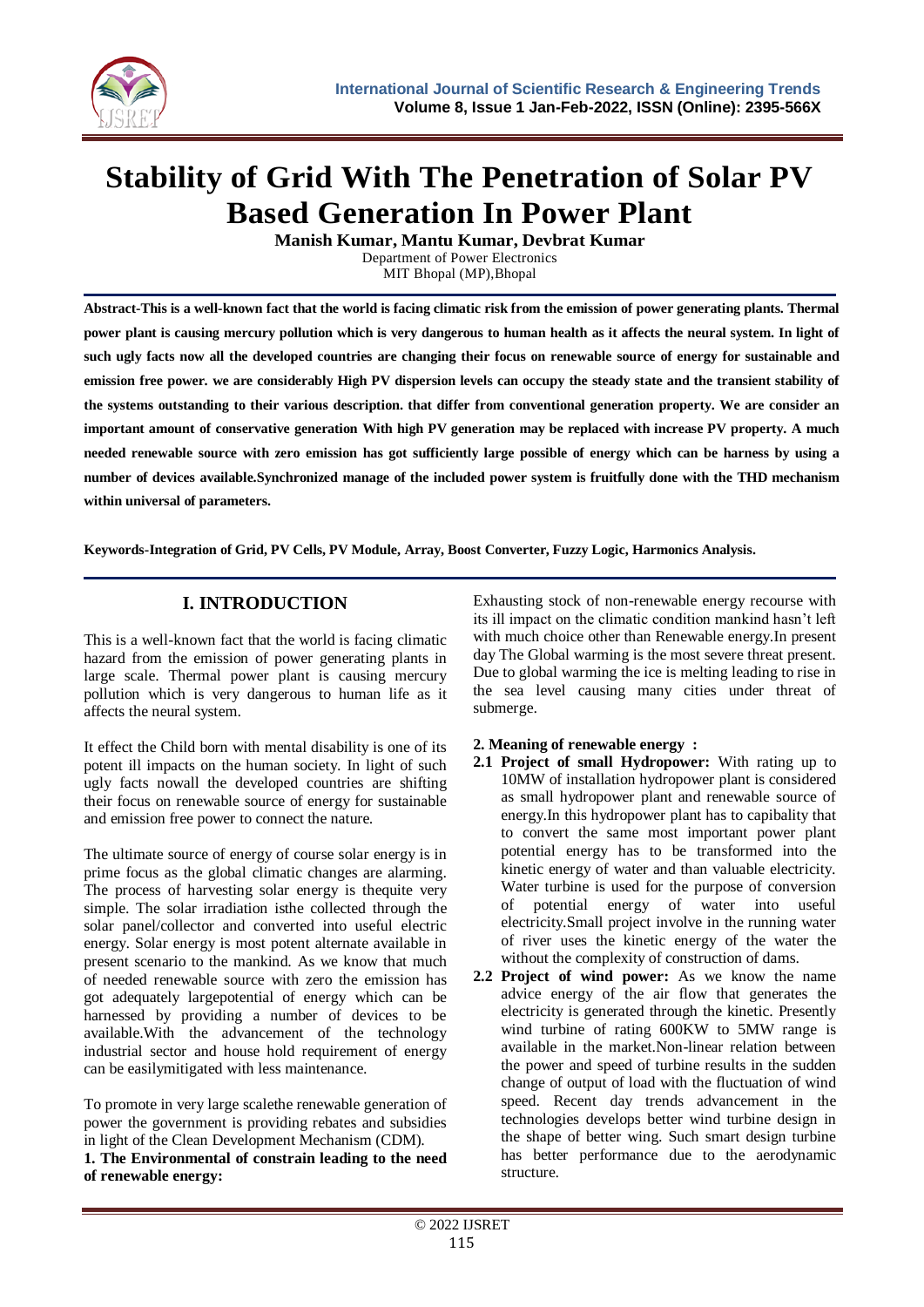

- **2.3 Project of Biomass:** The energy captured by the sun in the process of photosynthesis is used in the biomass project for the generation of electricity. Biomass works as a natural battery for the storage of sun energy.
- **2.4 Project of Geothermal energy:** Power generation are to be generated from Energy stored in the layers of earth. Major challenge is associated with this project is its location which is near the tectonic plate boundaries. The advancement in the technologies are trying to overcome it's constrain associated with the location. The superheated steam has to be creating by incline based geothermal energy. This superheated steam additional may be used to run the turbine and generate electricity.
- **2.5 Project of solar power:** It is the most practical source of energy mankind left with. Its energy can be secondhand by mankind in two conducts.
- Method is in the figure of solar to thermal energy
- Method the translation of solar irradiation into the working electrical energy. Solar energy produce is mostly performed by second method today.

## **3. Integration Gride of recourses:**

After knowing all the possible source of renewable energy now we are left with the challenge of apopte integration of renewable energy source with the alive conventional power plants. We have to select the arrangement of renewable energy according to the possibility of avaliablity.

The major restrain connected with the renewable energyfrom source is its geographical location. Wind power project, small hydropower project, Geo thermal power project and the all the above mentioned power plant have possession of their own constrain of geographical location. Only coastal areas are best suited for wind power plant as the progress of wind through out the year is good sufficient to run the wind power plant.

Desert area with better solar irradiation will serve better purpose of the solar power plant rather than any other location. This is the cause why china spain and USA are leading country in solar power generation.China is the country with highest rating of solar power plant generation rating ofthe850 MW.For operation of Geothermal power plants need sea bed basically. Renewable source cannot be included against its practicable geographical location.

#### **On the basis of demand of nature the power generation plants can be categorised into two types:**

**3.1 Base load power plant:** These are the power plant that can generate consistent power supply to get together the basic requirement of electricity prevailing 24 hours. Ex. Thermal power plants and nuclear power plants are most excellent suitable for this intention of work. Once these power plants are started they run continuously

without sever only in case of repairing work such plants are not working.

**3.2 Peak load power plant:** These plants are operational only when the demand goes higher than the normal demand. The electricity is costlier than the normal load. Such power plant operates only in co-ordination with the base power plants. Pump storage hydroelectric power plant are used for the peak load power plant.

## **4. Outline & Objective of project:**

- Chapter 1 contains the introduction of the project. Requirements of such systems, possibility, options and constrains are discussed.
- Chapter 2 contains Literature review and related overview about the project with critical analysis of literature review.
- Chapter 3 contains Modelling and description of components with mathematical analysis of system characteristic. PV array, Boost converter and its working and the modelling of diesel generator are discussed.
- Chapter 4 contains overview of Fuzzy logic & PQ control method. History, basic concepts, membership function and rule based inference are to be discussed.
- Chapter 5 contains the simulation, results and analysis of results.
- Chapter 6 contains conclusion. References are listed in the end.

A model of grid with high diffusion of PV module is considered for this project work. Movement of integrating renewable source of power with conventional power system is increasing day by day. The conventional diesel generator along with the PV module is unnatural in coordination with P-Q method and Fuzzy logic. Base load generation is done by diesel engine. The power output of PV module is greater than before with the help of boost converter. Filter is used to reduce THD component. The generators are connected through the breakers with specified timing of switching for grid integration. Specified timing will help in the analysis of collision of the switching on and off of base load generator with higher penetration of PV generation of the grid.

The objective of this project is to performance of coordinated control of P-Q method and fuzzy logic method for the better control of power system parameters.Fuzzy logic exhibit its own inherited characteristic features that improves the controlling process.

As mentioned in this topic earlier this system has higher penetration of PV generation. The ill impact due to sudden on and offbase load generator on the stability of power system is analysed. Co-ordinated control of P-Q method and Fuzzy logic control method is applied for quicker operation of control system.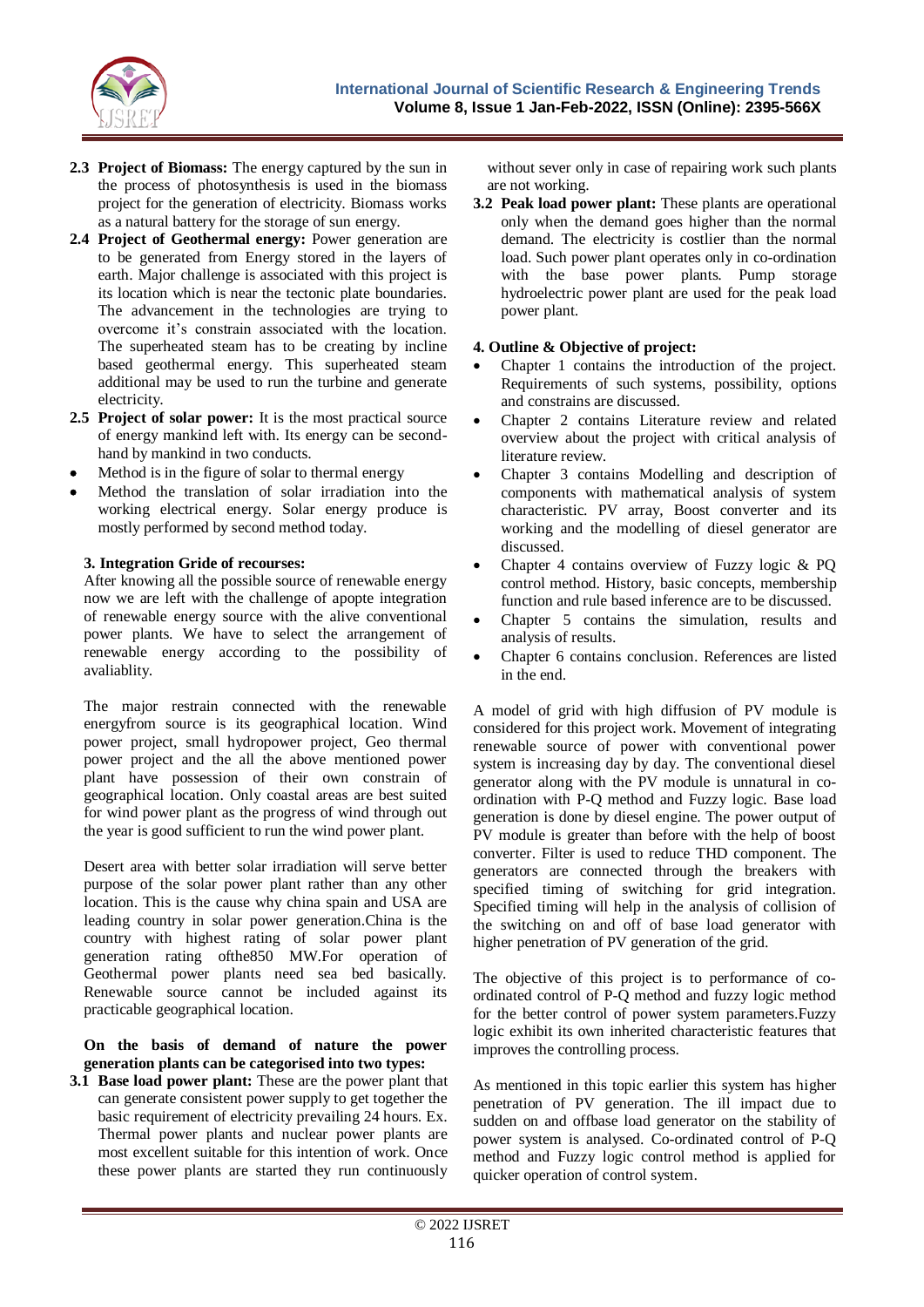

# **II. LITERATURE REVIEW & CONTEXTUAL OVERVIEW**

Most of purpose of an academic research paper is to articulate and document an unique idea. Literature Review and background overviewis one part of that process of writing a research paper. In a research paper, you use the literature as a initial point, a building block and as confirmation of a new nearby. The goal of the literature review is only to sum up and create the arguments and ideas of others. It is not to beto be synthised forum for the original idea. It have seen o be very fast manner to colebarated of very large to be syntisteded of very large manner

In the recent situation the establishment of major power generating station is not matching the demand of power consumption. Therefore the integration of small power plant is in universal practice today. Different methodologies are being adopted for the better control of power system stability. P-Q control and V-F control are already been used in synchronisation with the satisfactory results. Various works that has been done in the fresh past is discussed in this chapter 2.

## **1. Previous works:**

**Mosobi, Toko Chichi and Sarsing Gao** focus on the breakdown of power quality of the integrated renewable energy system. The main aim of this paper was to supply electrical energy to the community residing in rural or far from the grid supply. In this paper main focus was on the solar system, a micro hydro system and a wind energy system to work in integrated manner for the supply of the load.With the photovoltaic system most commonly used the maximum power point tracking system is applied in order to achieve reliable supply of power output.

While in the Wind energy system a variable speed windturbine set with fixed field angle is used which drives a capacitor excited asynchronous generator. The modelling of capacitor excited the asynchronous generator was done with a close loop turbine input system so that drooping quality can be accounted.Micro hydro systems consist of a excited asynchronous generator with constant power capacitor.

All three different sources are then connected to the main grid bus after that the presentation of the system is analysed under the varying load.

Quality of power supplied through this integrated system need to be better reason being harmonics present in the system. This is why power conditioning is employed in the system a boost converter in MPPT and a three phase current control inverter using IGBT along with the LC filter.They were able to successfully integrate the all three system with proper power quality control with the maintained voltage level under load condition. With the

connection of loadthe THD of system minimisedupto the encouraging level of0.04-0.05% for R and RL loads respectively.

A paper [2] by **Huijuan Li, Yan Xu and their team** were able to control both real and reactive power interfacing of power electronic device with the photovoltaic system with sufficient algorithms. In this paper they offered the plan of organize algorithms for three phase single stage grid associated PV inverter to achieve either real power booster or reactive power control. They encounter the challenge of control design without DC-DC booster period while the PV inverter was working at the maximum power point with reactive power control. In this paper discussion on PV DC voltage give way phenomenon and its reason are discussed as well. To make sure the voltage stability method based on powerful improvement were projected for PV inverter output.

**AliBidram and his team** have functioning on the micro grids for adaptive and circulated secondary voltage control. The system on which they were working was distributed generation of system. They used the capability of Neural Network to recompense the doubts that arise due to the unknown dynamics of DGs. The magnificence of their planned method is the use of light communication network for their secondary control. They have calculated their control structure fully distributed in such a way that each DG requires its own in sequence with the information of its neighbour near on the network.Considering the fact that the future requirement compensation is possible by general installation of micro grid the analysis done in this paper has great significance. They have analyse the effectiveness of the propose method for various loading in case of outage condition as well as for the islanding scenarios. Variable communication structure of the micro grid setup is also analysed in this paper.

**Mr. Chaitanya J. Kadam and his team**analysed the performance of a single phase multistring five level inverter with grid connection. The arrangements of PVA. string is made such a way (parallel) that it will produce five levels. They use of filter of smaller size Use of higher level of inverters allows. They found out this is not the only advantage connected with this arrangement along with improved waveform there was remarkable reduction in the THD component. The electromagnetic interfering of the system minimises to the understand level. Even the forecasting of load is not much near to the actual future requirement due to surprising projects. So there should be arrangement of expansion with ease and this system analysis does faithfully same as the expansion is easier. Only one auxiliary circuit is enough for the expansion leading to the compact size of hardware and cost.

**Ranjan K. Behera** work refers the direct problem related with the utility is analysed and tried to meet the required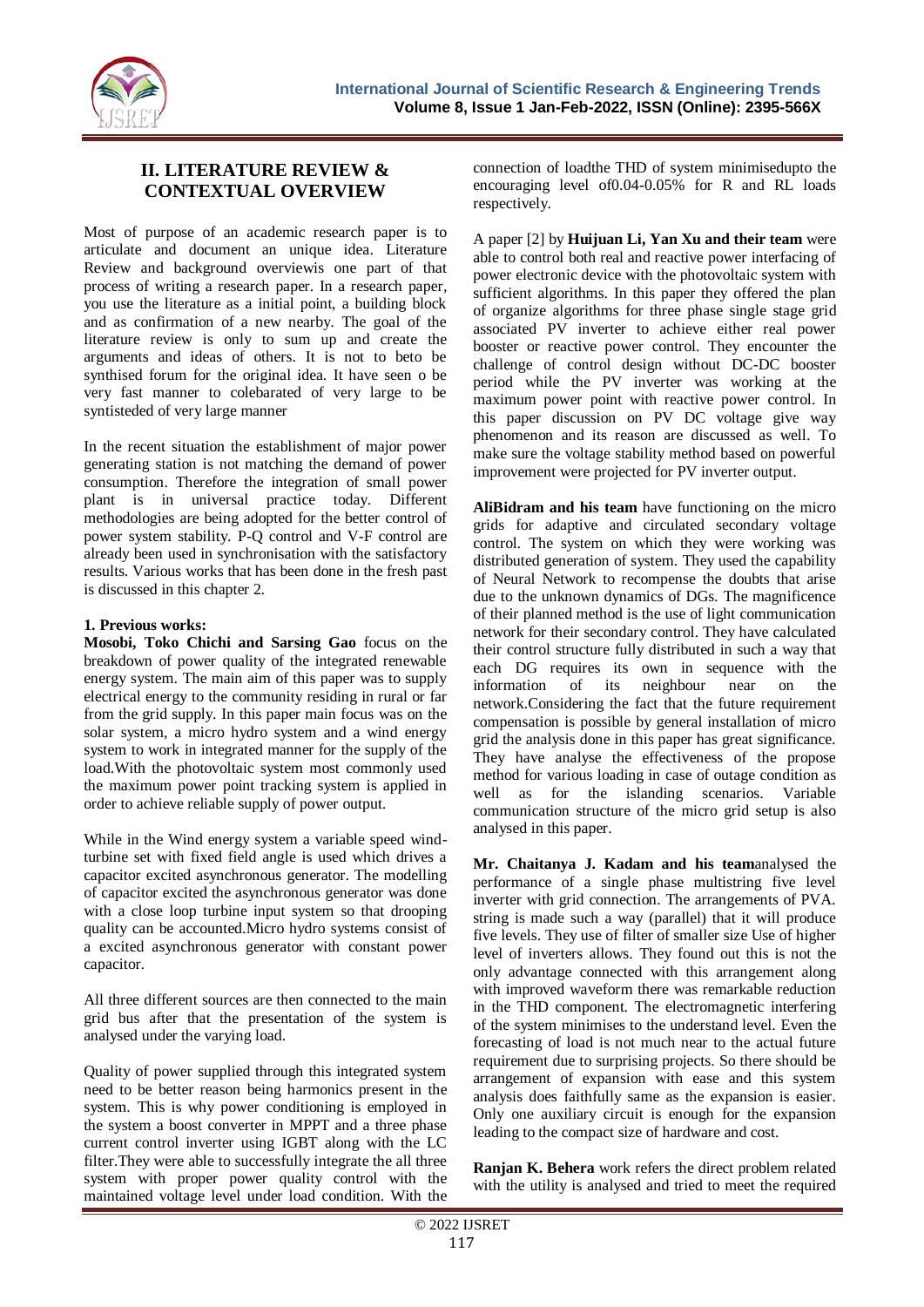

ambition of a good power quality. When the integrated system is significant in the rating of the grid the grid is considered as weak grid as is not remain a strong bumper for voltage profile. They have simulated the grid tie inverter and try to improve the basic parameters as power factor power quality and proper injection of DC current into the grid. Even when all the parameters are evaluated correctly and properly connections are made there must be grid synchronisation in order to have a stable operation of the power system.

Their work considered the grid phase and frequency as the reference template. They have done general experimental group for their investigation. After installation of PV panel Converter and inverter along with filter are to be arranged. When the nonlinear loads are connected with the system they found alteration in the wave form. Although operation near to full loads condition shows lesser THD component while process near lightly loaded condition confirmsthe high THD component.

**Nattapal Sa-ngawang and his team** were able to control the load frequency without down time in defuzzification.Although the work was done in the practical scenario of three-area loop which was interconnected in a power system approves the greater performance with system frequency also supply power near to the maximum power point during its control. they found that the control effect of PV with SFLC is better With varying load condition. The control of AC power output of PV inverter has been fast. The purpose of SFLC smart control in PV system was satisfactorily implemented and analysed.

A paper by **Manish kumar, mantukumar, Atsushi suxcena** focus on the control of frequency ofthe megawatt class of PV generation with the help of fuzzy. Due to the high PV penetration the instability in the frequency of the system arises. With the help of co-ordinated inverter and following battery control method they successfully controlled the frequency for various insolations.

The Rangy Sunny PG Scholar along with his team analysed the harmonic component associated with the PV output. The toll they used for this purpose is fuzzy only. They implemented fuzzy with hysteresis current control as frequency controller. They have used triangular membership function with 49 rules.Lately an arithmetic branch of learning constructed convagueness as well as uncertainty, fuzzy logic control (FLC), permits to utilize imprecise or unclear concepts. in addition FLC has the powerful performance under load instability

From the time when Mamdani issued his practices utilizing a FLC on a test-bed plant in a test centre, numerous control methodologies, as well as applications of FLC, have existed in the literature.

In addition, the fundamental benefit of the FLC over the conventional controller is that it is not as much of reliant on the mathematical model, as well as scheme parameters as acknowledge based. Thus, the FLC is convenient for inverter control process[11].

Although the results were hopeful but the feasibility of the system withwind power system and the micro hydro system is not possible at much location in India

- For large sudden disturbance the speed of the PI controller with fixed gain may not be fast enough to avoid the DC voltage collapse
- To overcome these shortcomings efforts has been made in this project.

# **2. Overview of project :**

In this project integration of solar power plant with its high penetration is done along with the diesel power plant to the connected to the grid. Here the diesel power plant is serving as the base load/peak load as per requirement of power generating plant. The analysis of power plant in to isolate condition andthe integrated situation is done.

Whilethe connecting the diesel power generator and grid integration with PV power generating system impact on the voltage wave form is observed and analysed. Integration of power plant although givesthe suitable output in term of voltage waveform but high harmonic components is watch in the output. An inductor as clean is added in the imitation model. The value of the inductor is chosen such as the value of the THD section lies within the standard limits.

# **III. MODELLING AND DESCRIPTION OF COMPONENTS**

The increasing interest for renewable energies and combineis due to the world principles of revising the energy policies, in order to fight against the emissions of CO2.Some proposal toachieve this goal is: substitute the remnant fuels for cleaner energies, limit the damages in the environment and in the ecosystem, as well as incentive to develop alternative resources.

The photovoltaic energy is a hygienic energy, with a long ordinary life and a high dependability.So, it can be considered as one of the most sustainable of the renewable energies.These systems can be located in or near where the necessity takes place, avoiding losses of transmission and contributing reductions to the CO2 emission in urban centers.

The photovoltaic unit is the result of associate a group of photovoltaic cells in series and parallelwith their resistance devices, and it represents the conversion unit in this generation system. Besides, the obtained energy depends on the solar radiation, the temperature of the cell and the voltage produced in the photovoltaic module.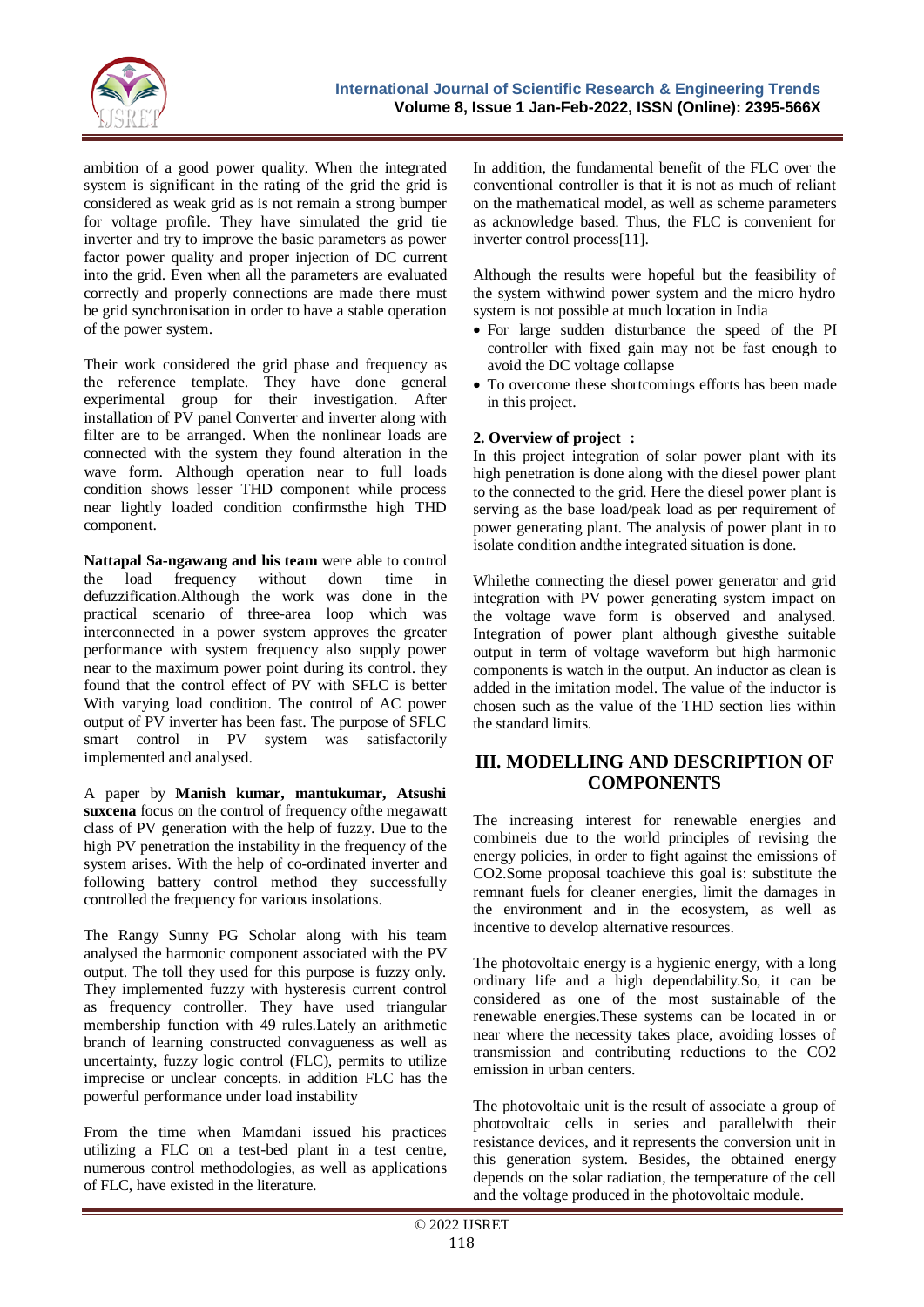

#### **1. Photovoltaic cell:**

This is the basic structural unit of solar panel which converts the solar radiation of sun into the usable form of electric energy by virtue ofthe photovoltaic effect.The concept of energy band gap and the energy of photons account for the phenomenon of photovoltaic effect.

If the energy of photon exceeds the energy of band gap the discharge of electrons from their individual orbital took place resulting in the flow of current in the outside circuit.

## **2. PV module:**

It is the structural agreement of cells according to the condition of the energy. Even their availability in the for profit market is categorised according to their power generation capacity as of 60W to 170W.

## **3. PV array:**

It has larger arrangement of PV cells during the relationship either in parallel / series.These two methods of relationship are implement according to the condition of the output. Parallel combination results in the elevation of magnitude of voltage and series combination result in the high value of array current. Arrangements of cell,array and module are shown in the Fig 3.1.



Fig 1. Arrangements of cell, module and array.

# **4. PV modeling:**

The Modelling of PV cell can be done by a and reversed diode withthe parallel current source connection. the grouping is characterised with its own parallel and series resistances.

The series resistance has toobtainable due to the difficulty caused by the p-n junction to the flow of electrons where as parallel resistance is cause due to the escape current. When the irradiation falls on the PV cell the creation of electronic field occurs inside the cell. This process of generation of the electric field isolates the positive and negative charge carriers in the absorbing material (adjacent p-n type).

Under the influence of electric field the generated inside the cell by the irradiation the flow of charges in the external circuit results in the flow of current. The amount

of generated current depends on the amount of the solar irradiation of pv cell. This is the basis why greater current is generated by the greater amount of solar irradiation.



Fig 2. Equivalent PV cell circuit.

Symbols have their standard meaning. Iph- current source. Io - diode current. Rsh-parallel resistance. Rs -series resistance. Ipv-PV panel current. Vpv- PV panel voltage.

The accuracy of the simulation model is very much influenced by the accurate modelling of the PV cell model. Its modelling involves thedetermine of its I-V and P-V characteristic curve to follow the real cell under existing environmental condition.

Modelling of ideal solar cell possibly will dolink the current source in parallel with diodeonlybut since ideal solar cell existence without the series resistancetherefore we have to add a series resistance in the form as a shown in figure 3.2.Various type of resistances and current source along with the diode is shown in the figure 3.2.

[12 To achieve the model performance very closemodel we need to rate the value of resistances such a way that the effect of series resistance neglected. This will result in the simple examination of the circuit.

Module Photo Current

$$
I_{\rm ph} = [I_{\rm scr} + K_{\rm i} (T - 298)] \times \frac{\lambda}{1000}
$$

Module Reverse Saturation Current

$$
Irs = \frac{I_{scr}}{exp(\frac{qV_{oc}}{Nskat}) - 1}
$$

Module Saturation Current

$$
Is = Irs \left[\frac{T}{Tr}\right]^3 exp\left[\left(q * \frac{Ego}{Bk}\right)\left(\frac{1}{Tr} - \frac{1}{T}\right)\right]
$$

The Current Output of PV module is

$$
Ipv = Np \times Iph - Np \times Io\left[ exp\left\{ q * \frac{Vpv + IpvRS}{NSART} \right\} - 1 \right]
$$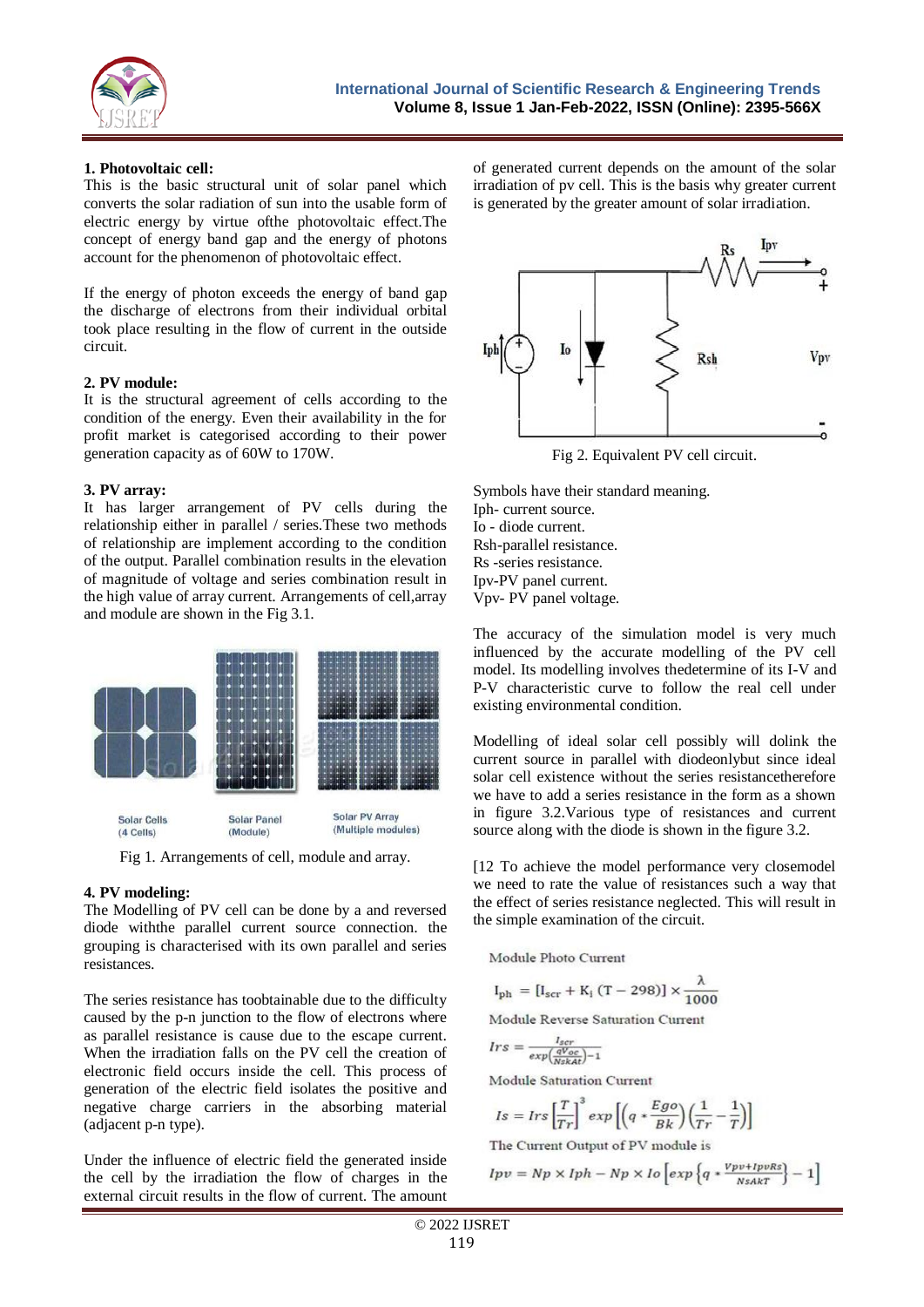

The symbols are defined as follows, **Ipv** is output current of a PV module (A) **Tris** the reference temperature = 298 K **T** is the module operating temperature in Kelvin **Io** is the PV module saturation current (A)  $A = B$  is an ideality factor = 1.6 **k** is Boltzmann constant =  $1.3805 \times 10-23$  J/K **q** is Electron charge =  $1.6 \times 10$ -190C **Rs** is the series resistance of a PV module **ISCr** = 0.0017A / 0C **Eg0**is the band gap for silicon  $= 1.1$  ev

Above mention equations are implementing in the simulation blocks. By the use of MATLAB integral blocks available inMATLAB library.

#### **5. Characteristic of a PV cell:**



As shown in the fig.3.3 it is clear that the characteristic of a PV cell mainly resolute by three parameters.

- First one is open circuit voltage (V0).
- Second is short circuit current (Is)
- Maximum power point (Impp, Vmpp).

The characteristic graph of PV cell itself explains that the maximum powers that can be extracted are at maximum power point.Normally these parameters isto be pre particular by the producer.

#### **6. Use of Material in PV cell:**

Selection of material is important factor due to its physical and chemical properties which plays deciding role in the performance of the PV cell.

Few frequently used materials are listed below:

- Mono-crystalline Silicon
- Polycrystalline Silicon
- Micro-crystalline Silicon

#### **7. Boost converter:**

Main principle of boost converter is to provide step up to the output voltage to the level of 1680V with input voltage of 840V. It is also called as step up converter. It is the collection of (SMPS) switch mode power supply. It consists of fundamentally to semi conductor device diode and transistor.

In the diagram shown below the switch is a MOSFET, BJT or IGBT [12]. The purpose of addition of inductor or a capacitor inductor combination is to decrease the ripple from the power signal. It operates on the high frequency. By operating at high frequency of switches the sufferers can be minimised.



Fig 4. Equivalent circuit of Boost converter.

#### **8. Diesel Generator:**

The Diesel generator isused to be the base or peak load have need of generating unit. This base synchronous generator is having the following dimension and parameters. Nominal power/ line-to-line voltage/ frequency

[ Pn(VA) Vn(Vrms) fn(Hz) ] ::[ 3.125e6 2400 60] Time constants [ Td' Td'' Tqo'' ](s)::[ 3.7, 0.05, 0.05] The value of stator resistance in p.u. is 0.0036. [H(s) F (pu) p ()]: [1.07 0 2]

Initial conditions is to be set to the value of  $\int dw(\%)$  $th(deg)$  ia,ib,ic(pu) ]:

[0 -121.934 0.273926 0.273926 0.273926 -121.89 - 241.89 -1.89045 1.42732]



Fig 5. Block Diagram of Diesel Generator.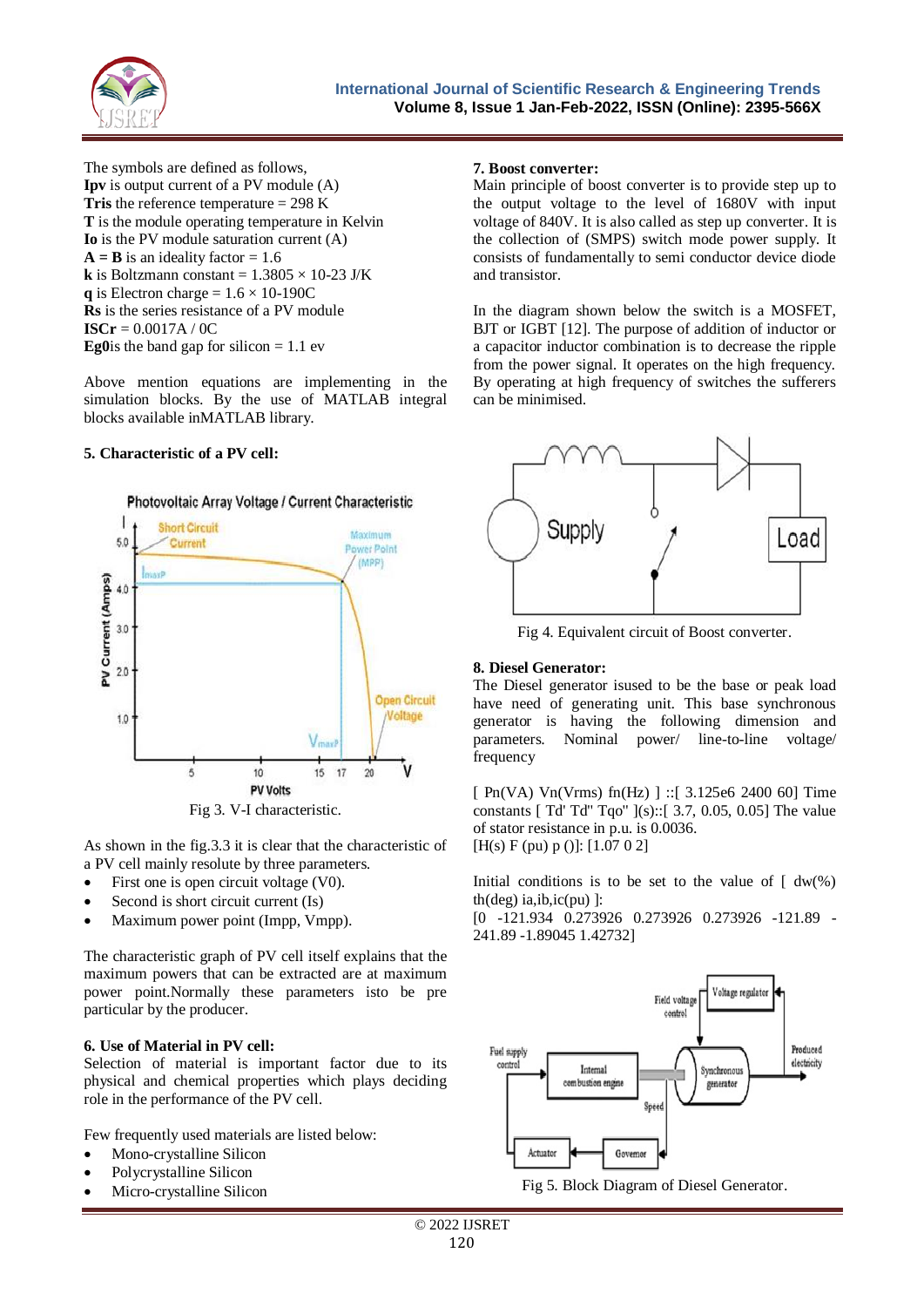



#### **9. Implementation of blocks in the simulation:**

First of all modelling of PV component is done which is the renewable part of the simulation model. Now this PV module is connected through the grid through the universal bridge. The current received by the universal bridge of the output of boost converter related in between the PV module and universal bridge. Now this output power is feed to the filter to reduce the THD component. With reduced THD component now the power is set to be transfer to the grid after passing through step up transformer. The transformer used in the representation is star-star connected. Just after the transformer a V-I measuring block is added to analyse the output (voltage & current) i.e. now connected to the grid. This grid is already connected to the base diesel power generator with rating of 3.125 MVA.

We need to manage the diesel generator power before feeding it to the main grid and for this purpose a diesel engine speed andvoltage control block is added in the simulation of the system block. This block will purpose as the power controller and help in the synchronisation of power with the grid to which it is connected. The stability of the grid deeply depends upon the synchronisation of the power with generator and the PV module. Thus the accountability of the diesel engine speed & voltage manage block becomes important.

Now this generator isto be connected to the main grid from end to end the three phase breaker of system. Connection of generator through the three phase breaker offers the option of switching in case of sufficient power generation through PV module. It will also help in the testing of power system stability with or withoutof the diesel engine generator.

A three phase V-I measuring block is added to after the generating point of diesel engine for observation purpose. Now further the FFT block and THD analyserthe block is used to analyse the grid power.

# **IV. AN OVERVIEW OF FUZZY LOGIC& PQ CONTROL METHOD**

Fuzzy logic exhibits success in the wide range of application that has attracted the interest of graduate students, academic professionals and engineers.

This chapter focuses on the aspects of theory that serve as the basis for fuzzy logic based control & classification of model.The term fuzzy logic has to be used for two diverse right minds. It refers to the two valued analysis under indecision. Technically we can say that it refers to the all theories that hold non discrete boundaries.

## **1. History:**

The idea about fuzzy set roughly July 1964 evolved. Lofti A. Zardan a renoundthe professor at university of California Berkeley, the idea of partisanship purpose later on which became the back of fuzzy set theory he developed. Despite of strong resistance to the idea of fuzzy set theory he continuous his research work in this field. Other extraordinary contributions were made by R.E Bellan's work with fuzzymultistage decision making. G.Lakoff's work from linguistic view, R.E. Smith and M.Sugeno worked on fuzzy measures. In the early decade of its evolution fuzzy logic research suffered from civilizing Revolution in many part of the world.

In the year 1976 first fuzzy logic application came in the subsistence. The acknowledgment goes to the Blue Circle Cement and SIRA in Denmark countory.They intended a system for the control of residue for smooth grinding. . After the application in two separate areas now the Japanese scientist used the fuzzy logic for water conduct plant control.

In this way the boom of fuzzy logic took place in the Japan with the co-operation of industries and universities in the circuits.

#### **2. Basic concept of Fuzzy logic**

Fuzzy logic exhibits four core concepts:

- **2.1Fuzzy sets:** This is sets with the non-discrete boundaries
- **2.2Linguistic Variable:** Variable with values of that can have both quantitative as well as qualitative method illustrated by the Fuzzy set.
- **2.3Possibility distribution:** This concept is used in assigning restrain of the linguistic variable that is illustrated in the Fuzzy set.

#### **3. Designing of Membership function:**

First of all the importance of the Membership occupation should be known while in action with Fuzzy set rule. As basic feature of Fuzzy set with even boundaries membership function (MF) provide regular transition from external region to the district lying completely inside.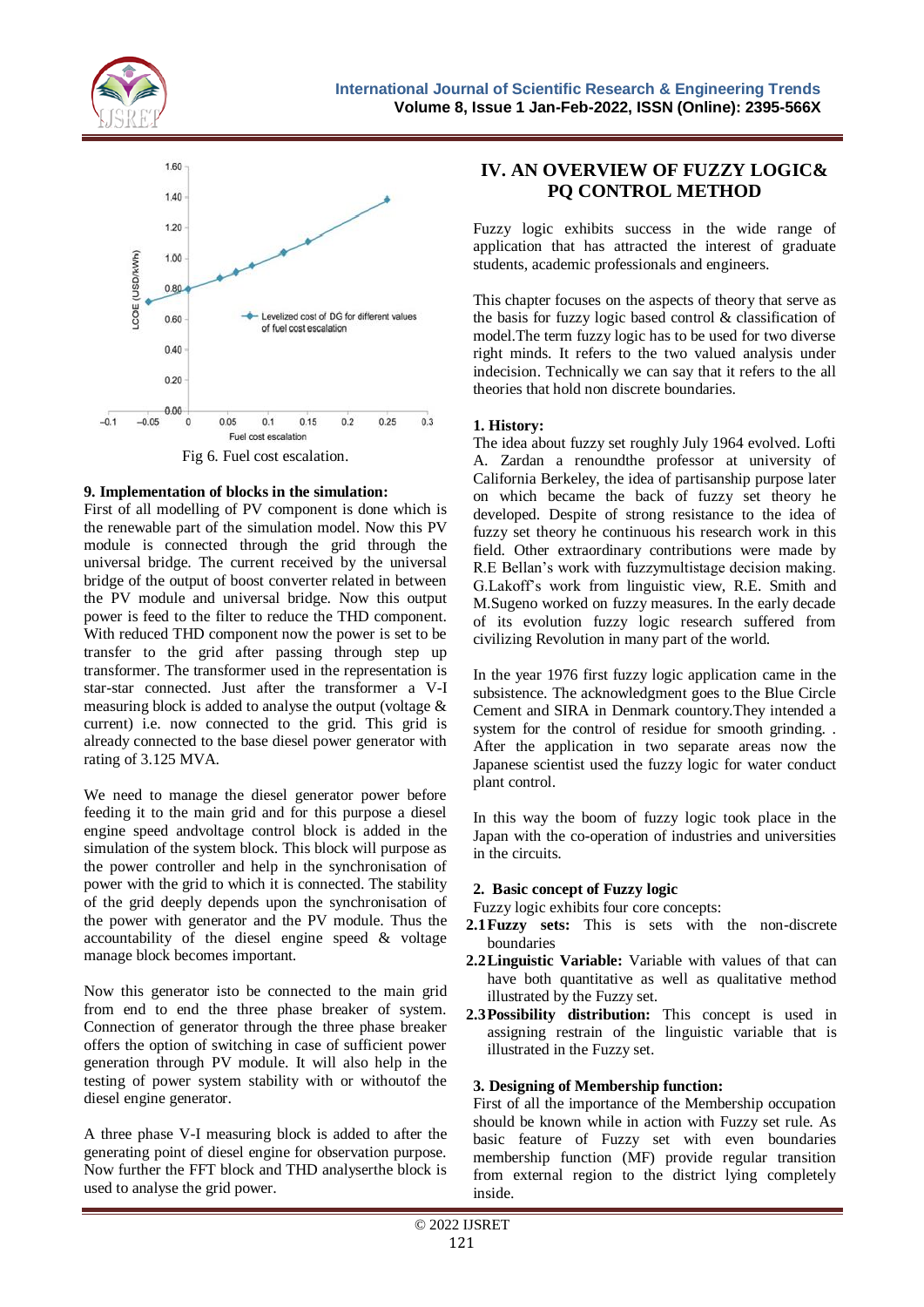

#### **4. Fuzzy rule based inference:**

Rule based conclusion of Fuzzy consist of three critical steps and one optional step:

- **4.1 Fuzzy matching:** Degree of comparable of data with Fuzzy rule based situation.
- **4.2 Inference:** Conclusion based on identical degree is calculated.
- **4.3 Combination:** according to the Fuzzy rule based close is collective.
- **4.4 Defuzzification:** There are many systems where the ending output is needed hard one. This step of generate a final breakable output is Defuzzification.

#### **5. Fuzzy If and Then rule:**

We can say that this rule is nothing but a method to collect knowledge that involves haziness. Basically it is of two types:

- Fuzzy mapping rule
- Fuzzy implication rule

For the control purpose the fuzzy If and Then rule is developed.

#### The set of rules are given below:

If (ERROR is NB) and (CERROR is NB) then (DN is ZE) If (ERROR is NB) and (CERROR is NS) then (DN is ZE) If (ERROR is NB) and (CERROR is ZE) then (DN is PB) If (ERROR is NB) and (CERROR is PS) then (DN is PB) If (ERROR is ZE) and (CERROR is NB) then (DN is PS) If (ERROR is ZE) and (CERROR is NS) then (DN is ZE) If (ERROR is ZE) and (CERROR is ZE) then (DN is ZE) If (ERROR is ZE) and (CERROR is PS) then (DN is ZE) If (ERROR is ZE) and (CERROR is PB) then (DN is NS) If (ERROR is PS) and (CERROR is NB) then (DN is NS) If (ERROR is PS) and (CERROR is NS) then (DN is NS) If (ERROR is PS) and (CERROR is ZE) then (DN is NS) If (ERROR is PS) and (CERROR is PS) then (DN is ZE) If (ERROR is PS) and (CERROR is PB) then (DN is ZE) If (ERROR is PB) and (CERROR is NB) then (DN is NB) If (ERROR is PB) and (CERROR is NS) then (DN is NB) If (ERROR is PB) and (CERROR is ZE) then (DN is NB) If (ERROR is PB) and (CERROR is PS) then (DN is ZE) If (ERROR is PB) and (CERROR is PB) then (DN is ZE)

On the basis of these systemgenerated during the fuzzy controller.



Fig 7. Fuzzy controller block diagram.

Membership function of the Error intended the rule-based rule is shown below.



Fig 8. MF of the Error designed rule-based rule.

Error as input with a choice of [-45,5]. It can be seen from the figure that the membership function NB is a maketrapezium function.

Membership function of the modify in Error to be calculated rule-based rule is shown below.



Fig 9. MF of the change in Error designed rule-based rule.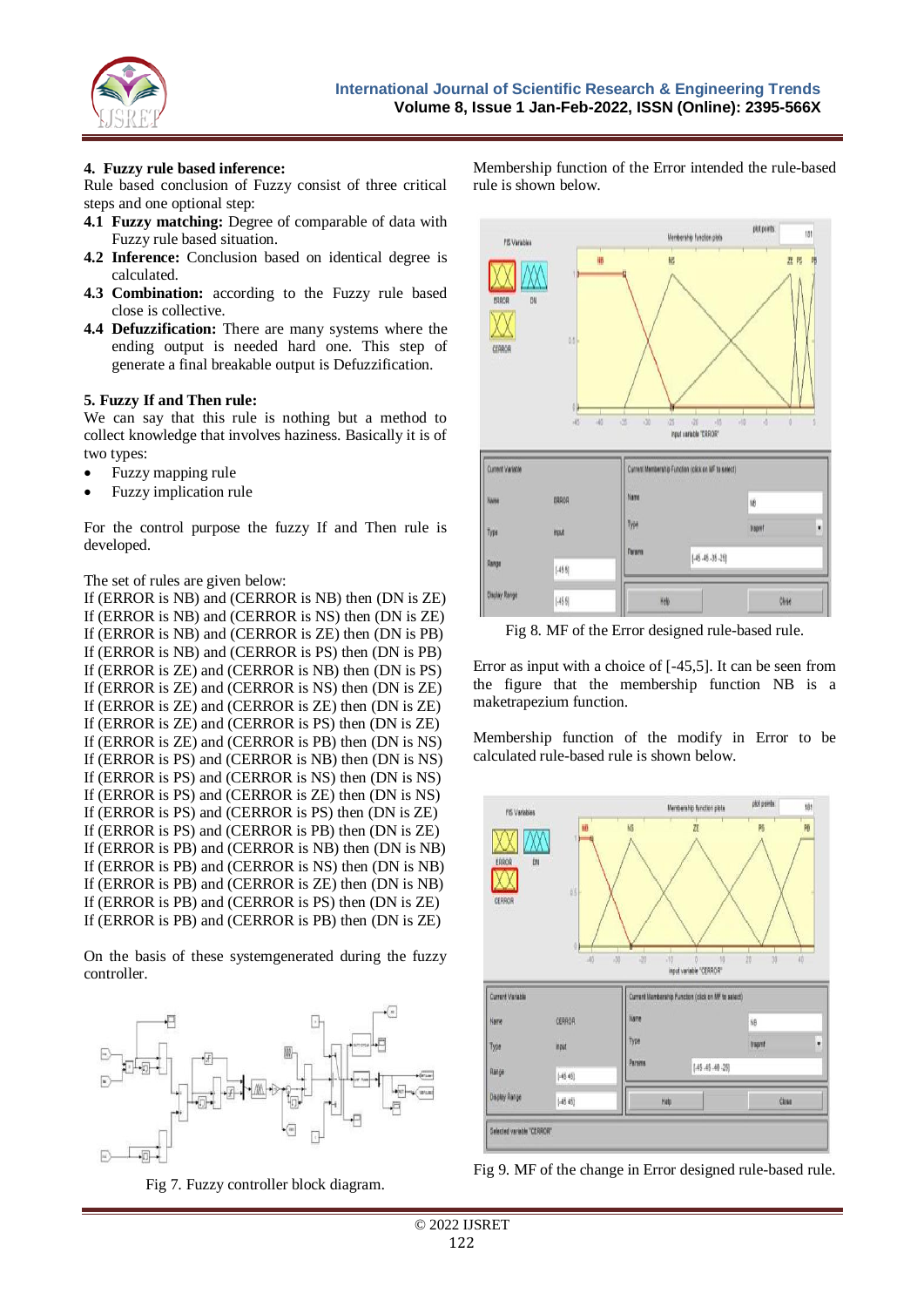

Membership function of output designedto the rule-based rule is shown below.



Fig 10. MF of output designed rule-based rule.

# **6. PQ controller:**

It operates on the basic model of controlling active and reactive power during generator side and grid side respectively.Manners of full power converter. Satisfactory control of diesel generator during this method is performed in the simulation.

# **V. SIMULATION, RESULTS AND ANALYSIS**

The Simulation Design with unlike machinery is implemented in the MATLAB. Power system with high PV penetration exists originally.



Fig 11. Simulation model.

In this simulation model power output from end to end the PV panel is kept continuous while the diesel producer is connected to the grid and remote from the grid at prespecified direct with the help of breakers.As we are integrating a renewable source of energy to the main grid connection and its isolated condition collision is analysedthroughly. We are using PQ control for the diesel generator and Fuzzy logic the control for PV panel.

## **1. Result 1:**

The Output voltage when connected to the load.



Fig 12. PV Voltage output.

The value of peak voltage of the output is very close to calculated value of the voltage. It can be seen from the output graph that the magnitude and variation of output voltage is to be constant. It can be observedthat in the graph of the output that when the PV panel is started the supply of power to the load initially the output of the voltage shoot slightly upward and after the time of 0.15 seconds it attains the stable value. At this instant of the PV panel is only accountable for the supply of power to the load.

This condition is analysed because of the motive that the locations where only PV module is enough enough for load requirement. In case of any exploring centres within the dessert area where the load is occasional. In such a condition only PV generated power will be able to get together the load demand. This investigation shows the possibility of isolated PV generation plant.

#### **2. Result 2: Harmonic analysis:**

Peak Magnitude harmonics analysis of only PV connected to load.After the harmonic analysis of inaccessible system the harmonics are not in the range of international standard. So filter is functional to reduce the THD module.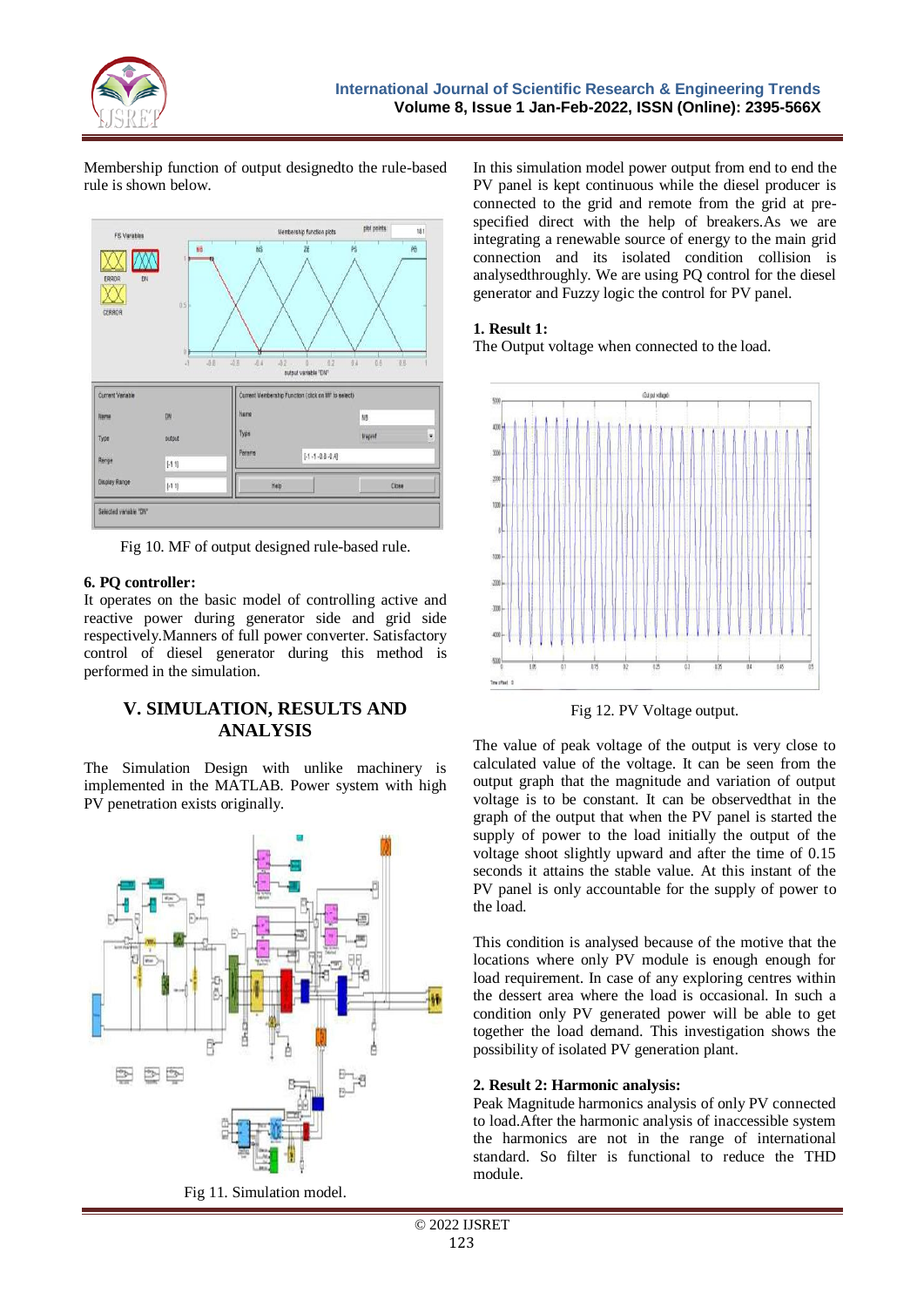



Fig 13. PV Harmonic output before filter.



Fig 14. PV Harmonic output after filter.

After the inference of filter the THD component of system is found in the range of allowable international limits. Now after the remote analysis we are going to connect the Diesel generator and further the stability and THD component will to be analysed. Most of the location requires greater supply of electric energy.

Photovoltaic generation system in such a condition can be used as peak load order generation. Storage of energy with the help of batteries can also be done during day time when the efficiency of solar generating unit is high due to the high solar irradiation.

#### **3. Result 3: Voltage output after calculation of Diesel generator with PV panel.**



When the Diesel generator is added to the power system at the instantaneous of .2 second the slight shoot in the voltage peak is observed.

The THD components were high. Before the filter it has a figure of 69.61%.



Fig 16. PV+D Harmonic output before filter.

After the implementation of clean its spectrum is reduced to 3.594%. As shown below in Fig



Fig 17. PV+D Harmonic output after filter.

The Harmonics analysis with the variation in the voltage of the system is satisfactory tillnow.

Above investigation was done as the independent power generation and supply to be the local series RLC load.

**4. Result 4: Now the diesel generator all along with the PV power generating unit is incorporated to the grid at the immediate of .3 second from the start of the simulation.**

This was the main expression to maintain the permanence of the power system.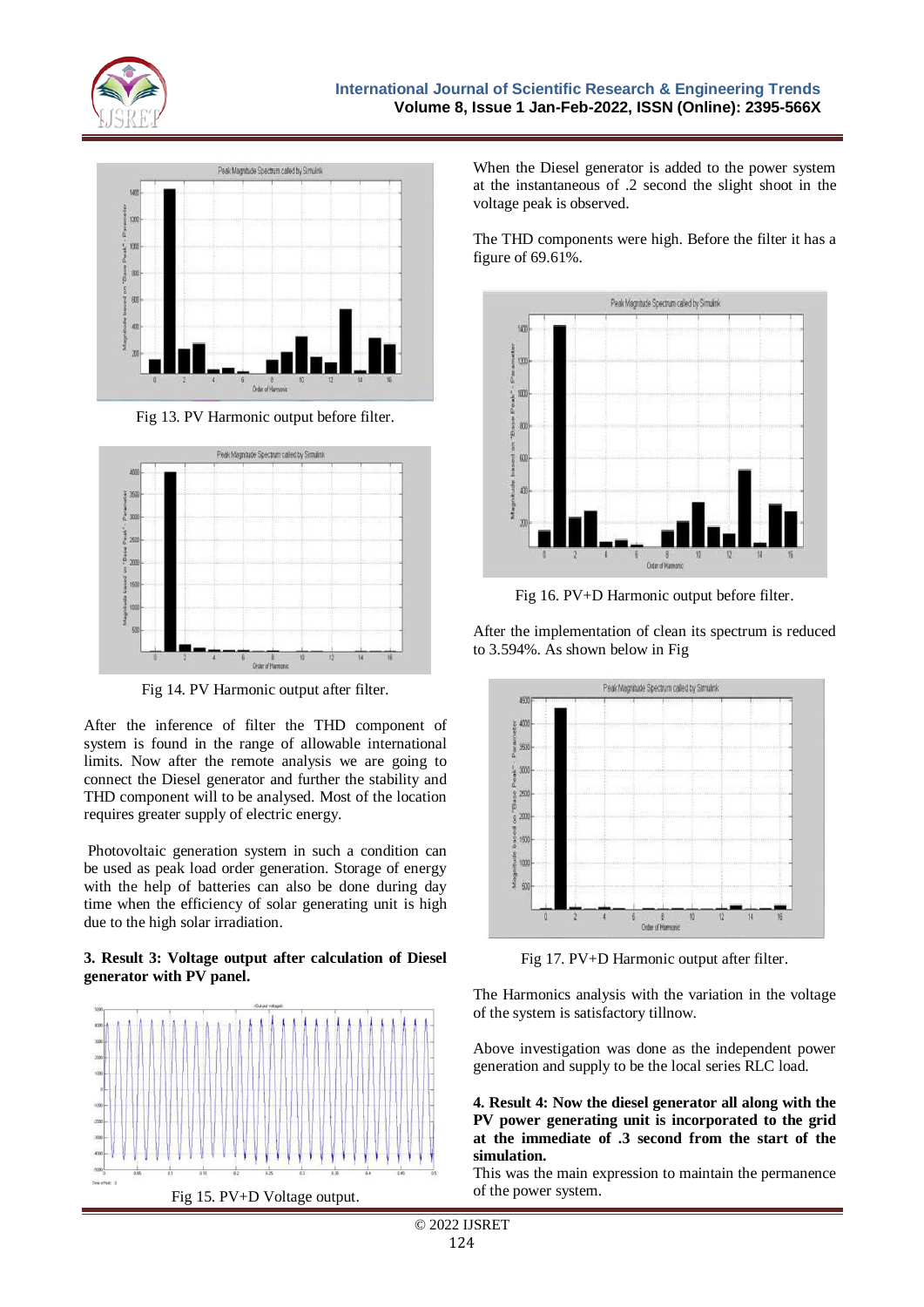



Fig 18. PV+DG +Voltage output.

Harmonic analysis before the filter and after the filter in the entirely integrated system is finally done. As per the output twisted in the simulation following graph is plotted.



Fig 19. PV+D+G Harmonic output before filter.

Above mention graphis shown in fig 5.8 represents the harmonic mechanism of the output voltage before the filter.The result shown is not in acceptable value oflimits.Finally after the application of filter the output voltage spectrum came into the picture acceptable limit.



Fig 20. PV+D+G Harmonic output after filter.

This is the final output of voltage field with acceptable THD section. This simulation shows that the coordinatedPQ &Fuzzy logic control to can be successfully implemented.

# **VI. CONCLUSION**

In the present state the Electricity has become the driving force of all key factors that is having most important impact in the life of mankind. Even the principle for developed country or budding countryreportsthe electricity consumption per capita.

In the last few decades the rapidity of demand of electricity & its generation does not match the transmission system. So there is huge overcrowding in the transmission system presently. That is the reason now a day incorporation of renewable source of energy with the grid close to the location of load.

Initially the control process in coordination was PQ and VF organizes for better response time Fuzzy is replaced with VF. Tuning of filter with THD is listed below.

| S.No.          | ັ<br>Parameter(L) | Peak Voltage<br><b>OUTPUT</b> | $Thd(\% )$ |
|----------------|-------------------|-------------------------------|------------|
| 1              | $70\mu H$         | 4000                          | 26.98      |
| $\overline{2}$ | $700\mu H$        | 444                           | 17.92      |
| 3              | $7\mu H$          | 394                           | 48.41      |

Table 1. Tuning value of inductor.

In this project combination of PV panel is successfully done with the breathing grid as well as with the isolated load system. In the first part of simulation the analysis of voltage and its THD module is done without grid combination.

In the second part of the simulation integration with the diesel generator is completed and various components along with THD satisfied is analysed.

In the third and final part the addition of PV and diesel generator with grid is complete. The analysis and possibility of integrated system is checked and the THD analysis is summarised in table 6.1.